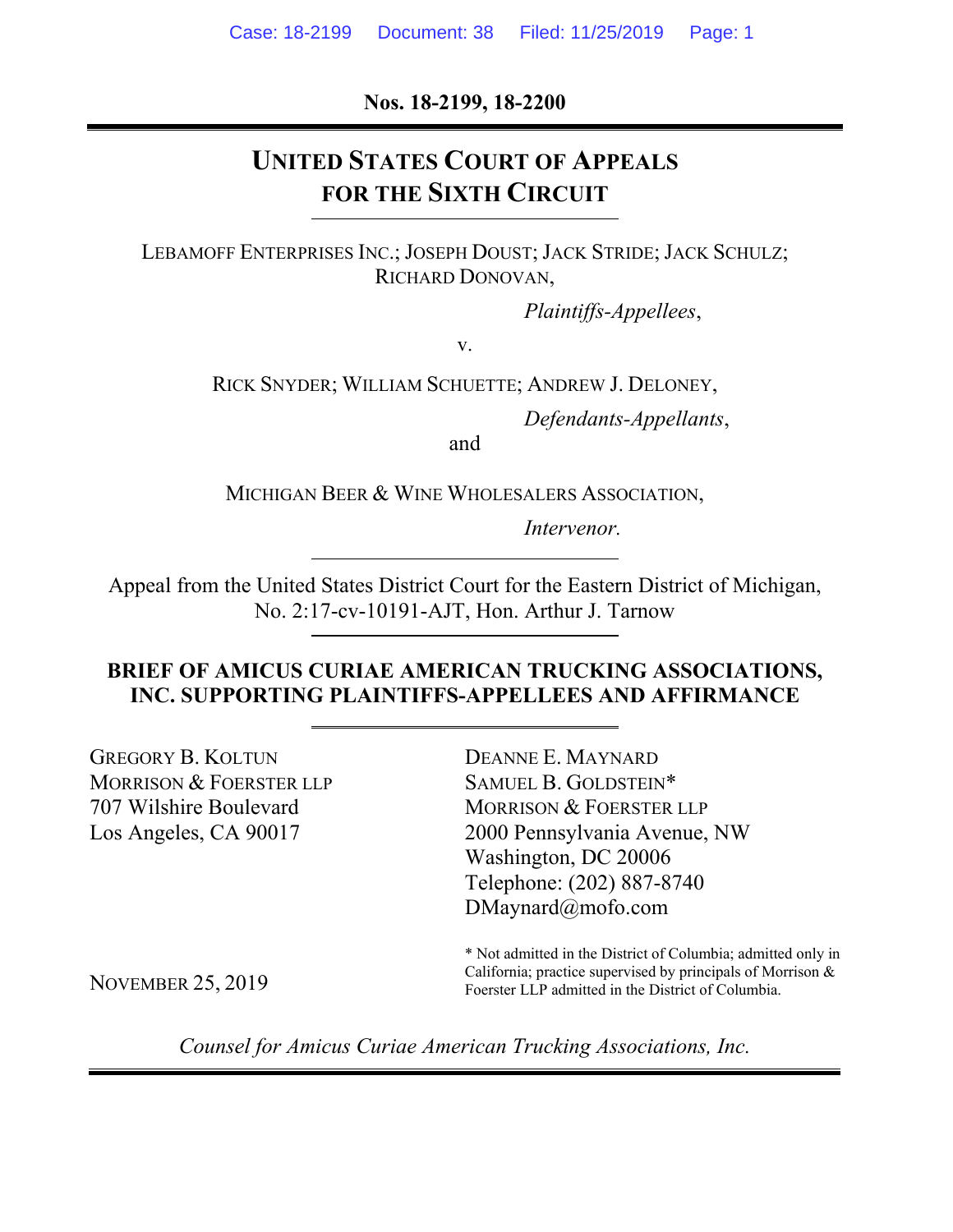Case: 18-2199 Document: 38 Filed: 11/25/2019 Page: 2

UNITED STATES COURT OF APPEALS FOR THE SIXTH CIRCUIT

# **Disclosure of Corporate Affiliations and Financial Interest**

Sixth Circuit Case Number: 18-2199 Case Name: Lebamoff Enterprises Inc., et al. v. Rick Snyder, et al.

Name of counsel: Deanne E. Maynard

Pursuant to 6th Cir. R. 26.1, American Trucking Associations, Inc.

*Name of Party*

makes the following disclosure:

1. Is said party a subsidiary or affiliate of a publicly owned corporation? If Yes, list below the identity of the parent corporation or affiliate and the relationship between it and the named party:

No.

2. Is there a publicly owned corporation, not a party to the appeal, that has a financial interest in the outcome? If yes, list the identity of such corporation and the nature of the financial interest:

No.

#### CERTIFICATE OF SERVICE

I certify that on **November 25, 2019** the foregoing document was served on all parties or their counsel of record through the CM/ECF system if they are registered users or, if they are not, by placing a true and correct copy in the United States mail, postage prepaid, to their address of record. November 25, 2019

s/ Deanne E. Maynard

This statement is filed twice: when the appeal is initially opened and later, in the principal briefs, immediately preceding the table of contents. See 6th Cir. R. 26.1 on page 2 of this form.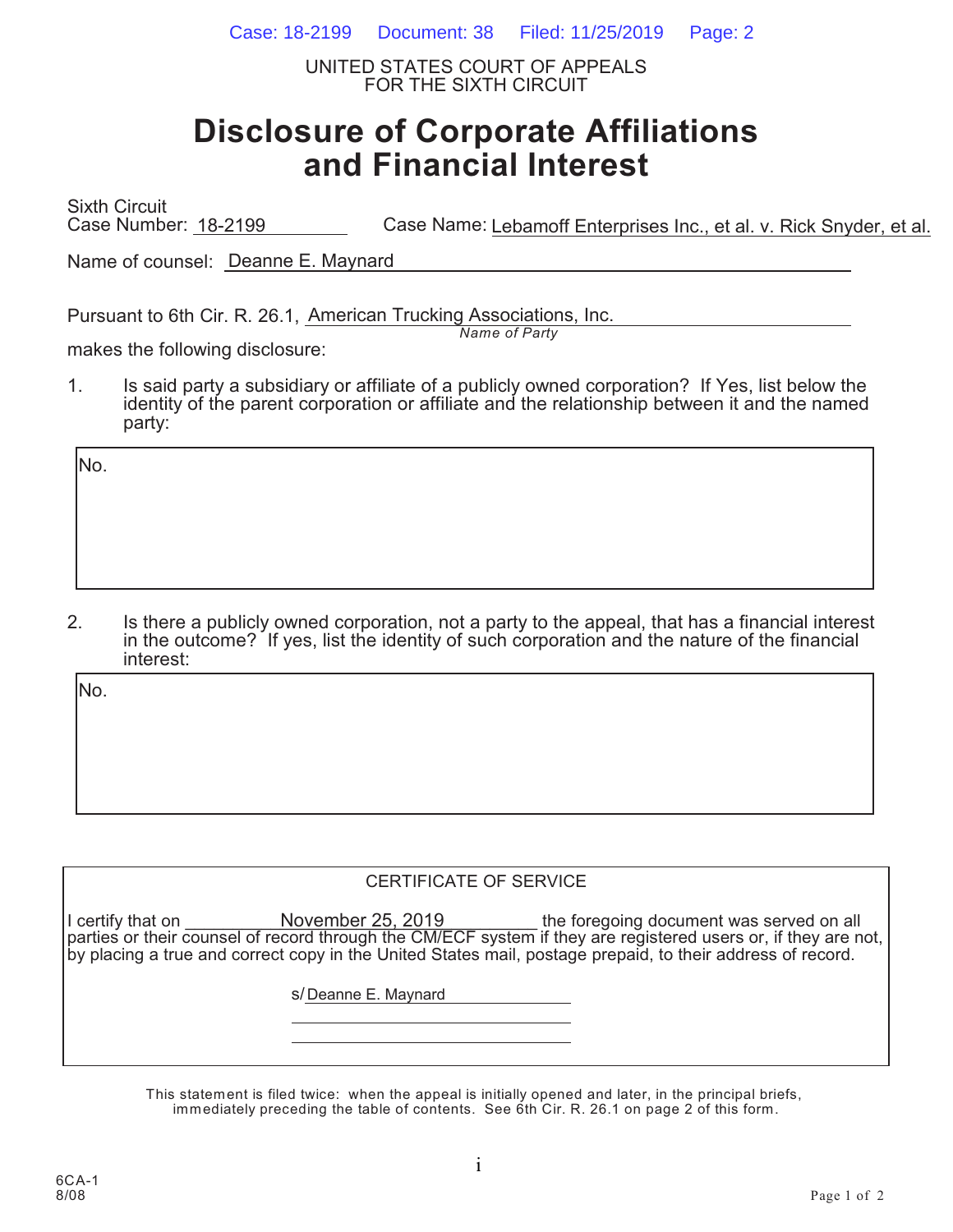# **TABLE OF CONTENTS**

| DESIGNATION OF RELEVANT DISTRICT COURT DOCUMENTS 9 |  |
|----------------------------------------------------|--|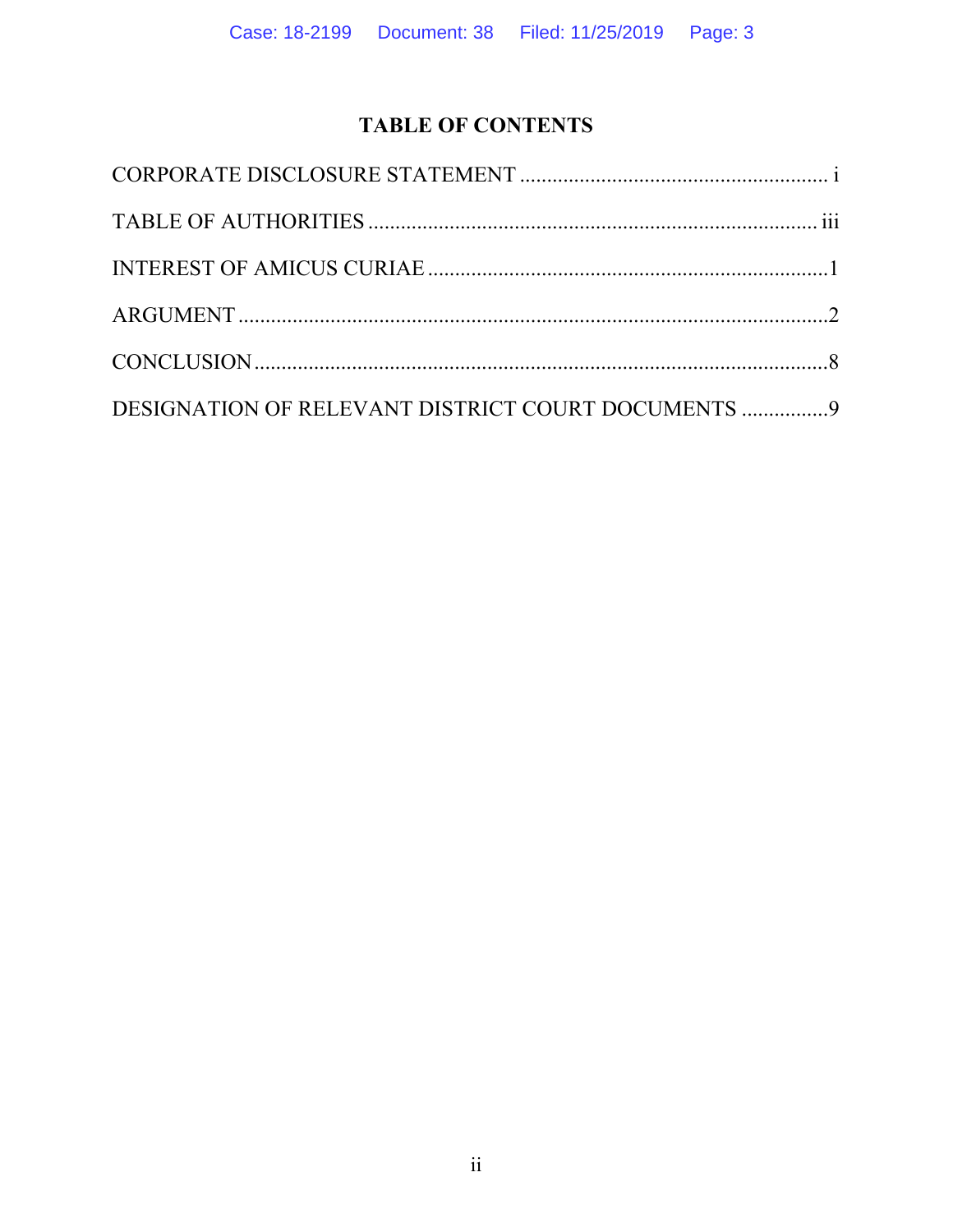# **TABLE OF AUTHORITIES**

# **Cases**

| Granholm v. Heald,                                                                                                                                                                                                                                 |  |
|----------------------------------------------------------------------------------------------------------------------------------------------------------------------------------------------------------------------------------------------------|--|
| Greater New Orleans Broad. Ass'n, Inc. v. United States,                                                                                                                                                                                           |  |
| Healy v. Beer Inst., Inc.,                                                                                                                                                                                                                         |  |
| Tenn. Wine & Spirits Retailers Ass'n v. Thomas,                                                                                                                                                                                                    |  |
| Williams-Yulee v. Fla. Bar,                                                                                                                                                                                                                        |  |
| <b>Statutes</b>                                                                                                                                                                                                                                    |  |
|                                                                                                                                                                                                                                                    |  |
|                                                                                                                                                                                                                                                    |  |
| <b>Other Authorities</b>                                                                                                                                                                                                                           |  |
| FedEx, Alcohol Shipping Center, https://www.fedex.com/en-                                                                                                                                                                                          |  |
| FedEx, Direct-to-Consumer Wine Shipping State Reference Guide,<br>https://www.fedex.com/content/dam/fedex/us-united-states/Small-<br>Business-Center/images//2020Q1/Direct to Consumer Wine<br>Shipping_State_Reference_Guide_07191617352393.pdf 3 |  |
| FedEx, FedEx Express Terms and Conditions (Oct. 1, 2019), https://<br>www.fedex.com/content/dam/fedex/us-united-states/services/SG                                                                                                                 |  |
| FedEx, FedEx Ground Tariff (Nov. 1, 2019), https://www.fedex.com/<br>content/dam/fedex/us-united-states/services/SG GroundTariff                                                                                                                   |  |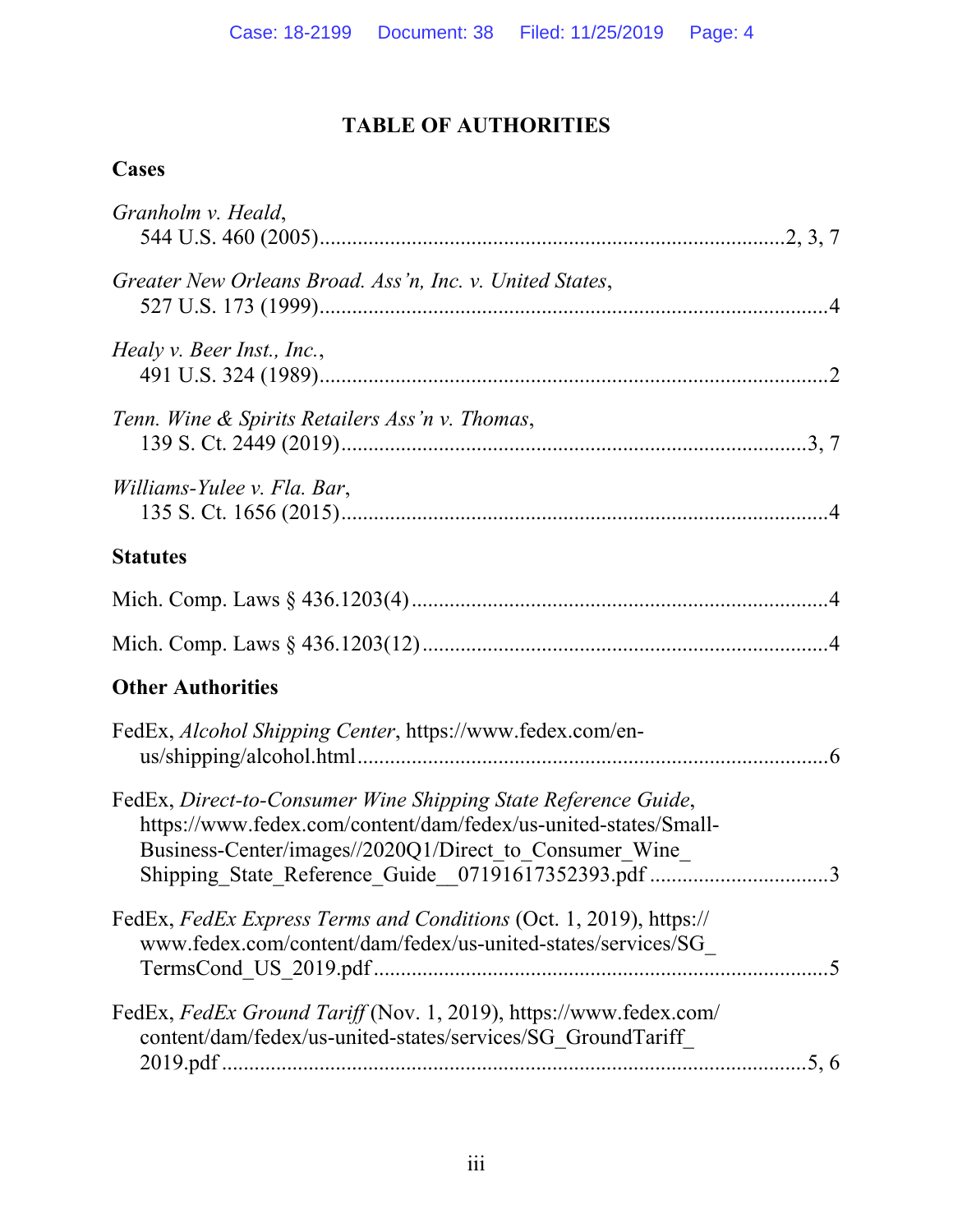| UPS, 2019 UPS® Tariff/Terms and Conditions of Service-United     |  |
|------------------------------------------------------------------|--|
| <i>States</i> (Sept. 23, 2019),                                  |  |
| https://www.ups.com/assets/resources/media/en US/terms service   |  |
|                                                                  |  |
|                                                                  |  |
| UPS, Shipping Wine and Alcoholic Beverages (last updated July 1, |  |
| 2019), https://www.ups.com/us/en/help-center/packaging-and-      |  |
|                                                                  |  |
|                                                                  |  |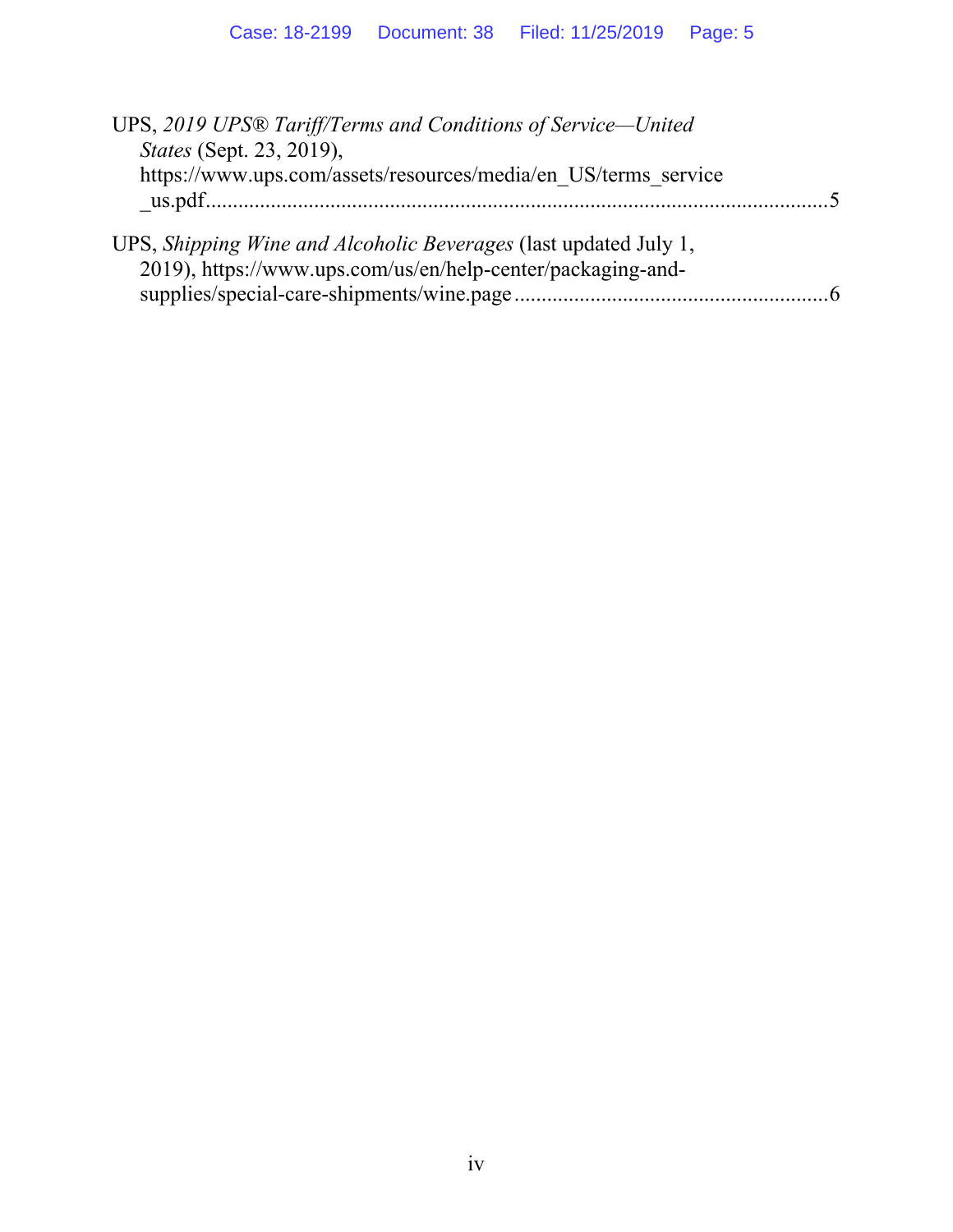#### **INTEREST OF AMICUS CURIAE**

American Trucking Associations, Inc. ("ATA") is the national association of the trucking industry. Its direct membership includes approximately 1,800 trucking companies, and in conjunction with 50 affiliated state trucking organizations, it represents over 30,000 motor carriers of every size, type, and class of motor carrier operation. Its membership also includes transportation companies such as FedEx Corporation ("FedEx") and United Parcel Service, Inc. ("UPS"). The motor carriers represented by ATA haul a significant portion of the freight transported by truck in the United States, and virtually all of them operate in interstate commerce among the States. ATA regularly represents the common interests of the trucking industry in courts throughout the nation. ATA's members send drivers into every State in the nation, and most if not all of its local jurisdictions. Thus, ATA and its members have a strong interest in the questions presented in this appeal. $<sup>1</sup>$ </sup>

<sup>&</sup>lt;u>1</u> <sup>1</sup> Undersigned counsel for ATA certify that no party's counsel authored this *amicus curiae* brief in whole or in part; no party or party's counsel contributed money that was intended to fund preparation or submission of this *amicus curiae* brief; and no person or entity, other than ATA, its members, or its counsel, contributed money intended to fund the preparation or submission of this *amicus curiae* brief. All parties have consented to the filing of this brief.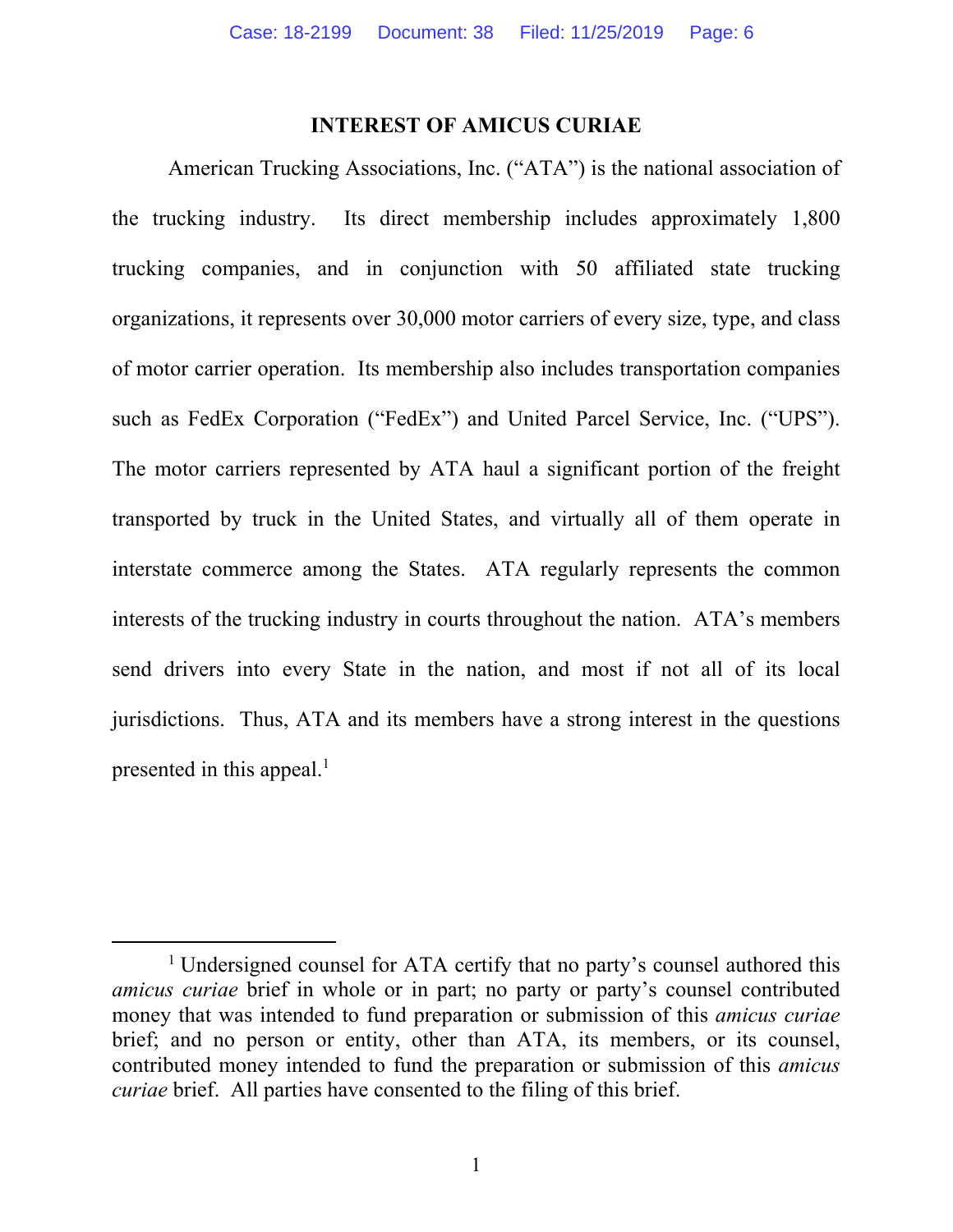#### **ARGUMENT**

A core principle of Commerce Clause jurisprudence is that States may not "clearly discriminate against interstate commerce unless that discrimination is demonstrably justified by a valid factor unrelated to economic protectionism." *Healy v. Beer Inst., Inc.*, 491 U.S. 324, 340-41 (1989) (citations omitted). As the district court correctly held, Michigan's law prohibiting wine shipments from outof-state retailers falls squarely within the category of laws the Commerce Clause precludes.

The Michigan law challenged here significantly burdens companies engaged in interstate commerce—not only the retailers that want to ship wine to Michigan consumers, but also the carriers that would transport and deliver that wine. Michigan's law creates an irrational situation for carriers: they can carry certain cargo if its origin and destination are within the State, but they cannot transport the exact same cargo if it must cross state lines, unless it originates from a particular type of shipper. This patchwork of regulation unreasonably burdens carriers' ability to transport goods in interstate commerce.

This burden is particularly significant given the importance and rapid growth of direct-to-consumer wine shipping. When the Supreme Court decided *Granholm v. Heald* more than a decade ago, the "direct sale of wine to consumers" was an "emerging and significant business." 544 U.S. 460, 467 (2005). It is an even more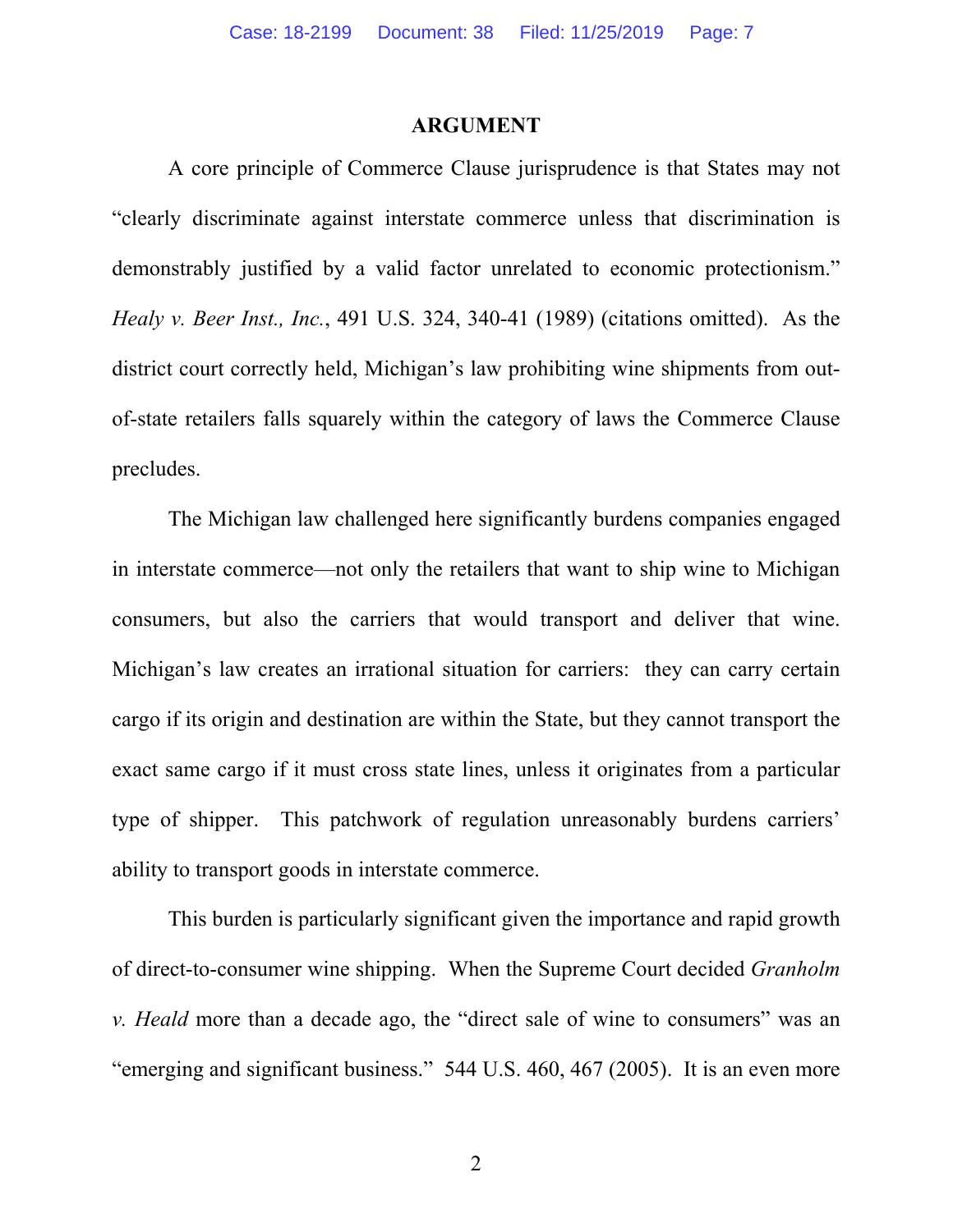significant business today, as almost all States now permit shipments of wine to consumers in at least some circumstances. FedEx, *Direct-to-Consumer Wine Shipping State Reference Guide*. 2

Michigan and the Wholesalers Association attempt to justify Michigan's facially discriminatory law by asserting that allowing out-of-state retailers to ship wine directly to consumers will lead to rampant sales to minors and unchecked distribution of unsafe alcohol. But both of these asserted interests can "easily be achieved by ready alternatives." *Tenn. Wine & Spirits Retailers Ass'n v. Thomas*, 139 S. Ct. 2449, 2475 (2019); *see Granholm*, 544 U.S. at 492.

*First*, Michigan contends that "out-of-state entities are more likely to sell wine to minors than in-state counterparts." State Br. 51. But Michigan has allowed wine to be shipped directly to Michigan consumers from both in-state and out-of-state wineries for more than a decade—and from in-state retailers since January 2017. Pls.' Summ. J. Mot., RE 31, Page ID #209-210. These permitted shipments undermine Michigan's attempts to justify an outright ban on shipments by out-of-state retailers, as a matter of both law and fact.

 <sup>2</sup> https://www.fedex.com/content/dam/fedex/us-united-states/Small-Business-Center/images/2020/Q1/Direct to Consumer Wine Shipping State Reference Guide 0719 1617352393.pdf (last visited Nov. 25, 2019).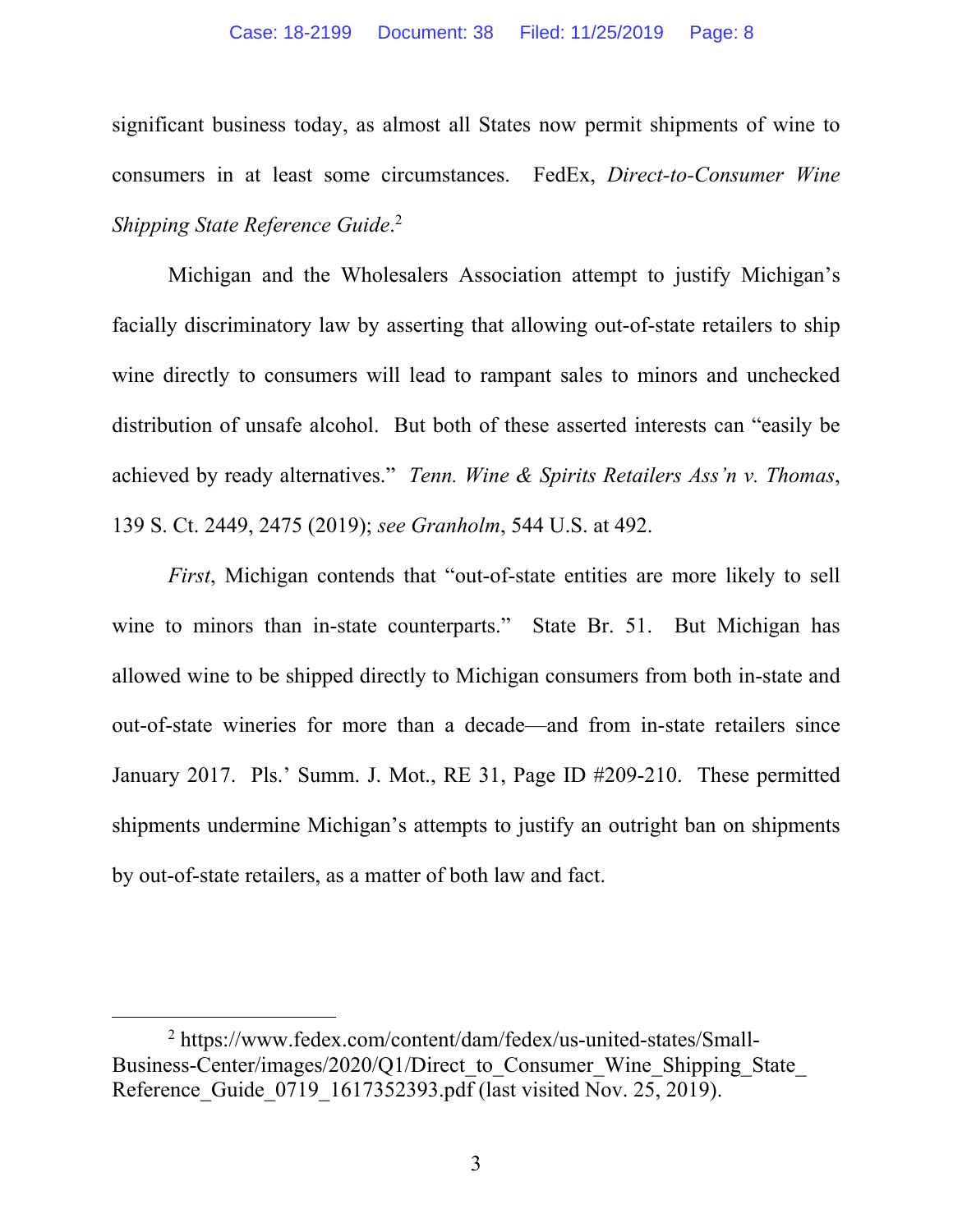On the law, Michigan's express allowance of direct shipments from out-ofstate wineries (Mich. Comp. Laws § 436.1203(4)) and out-of-state microbreweries (*id.* § 436.1203(12)) belies Michigan's assertion that it cannot adequately prevent sales to minors from out-of-state entities. A law's underinclusiveness can "reveal that a law does not actually advance a compelling interest" and "can raise 'doubts about whether the government is in fact pursuing the interest it invokes.'" *Williams-Yulee v. Fla. Bar*, 135 S. Ct. 1656, 1668 (2015); *see, e.g.*, *Greater New Orleans Broad. Ass'n, Inc. v. United States*, 527 U.S. 173, 195 (1999).

On the facts, Michigan and the Wholesalers Association have produced no credible evidence that existing measures are ineffective at preventing minors from obtaining wine shipments from these currently permitted sources. *See* Plaintiffs-Appellees' Br. 30-40. There is no reason to believe the result would be any different for out-of-state retailers. And carriers' experience in transporting the currently permitted shipments suggests the parade of horribles hypothesized by Michigan and the Wholesalers Association would not materialize.

In transporting these currently allowed shipments, carriers such as UPS and FedEx apply their own comprehensive nationwide policies and procedures for shipping alcohol directly to consumers—practices they apply regardless of whether a manufacturer or a retailer is the source of the alcohol. For example, UPS accepts alcohol for transportation "only from Shippers who are licensed and authorized

4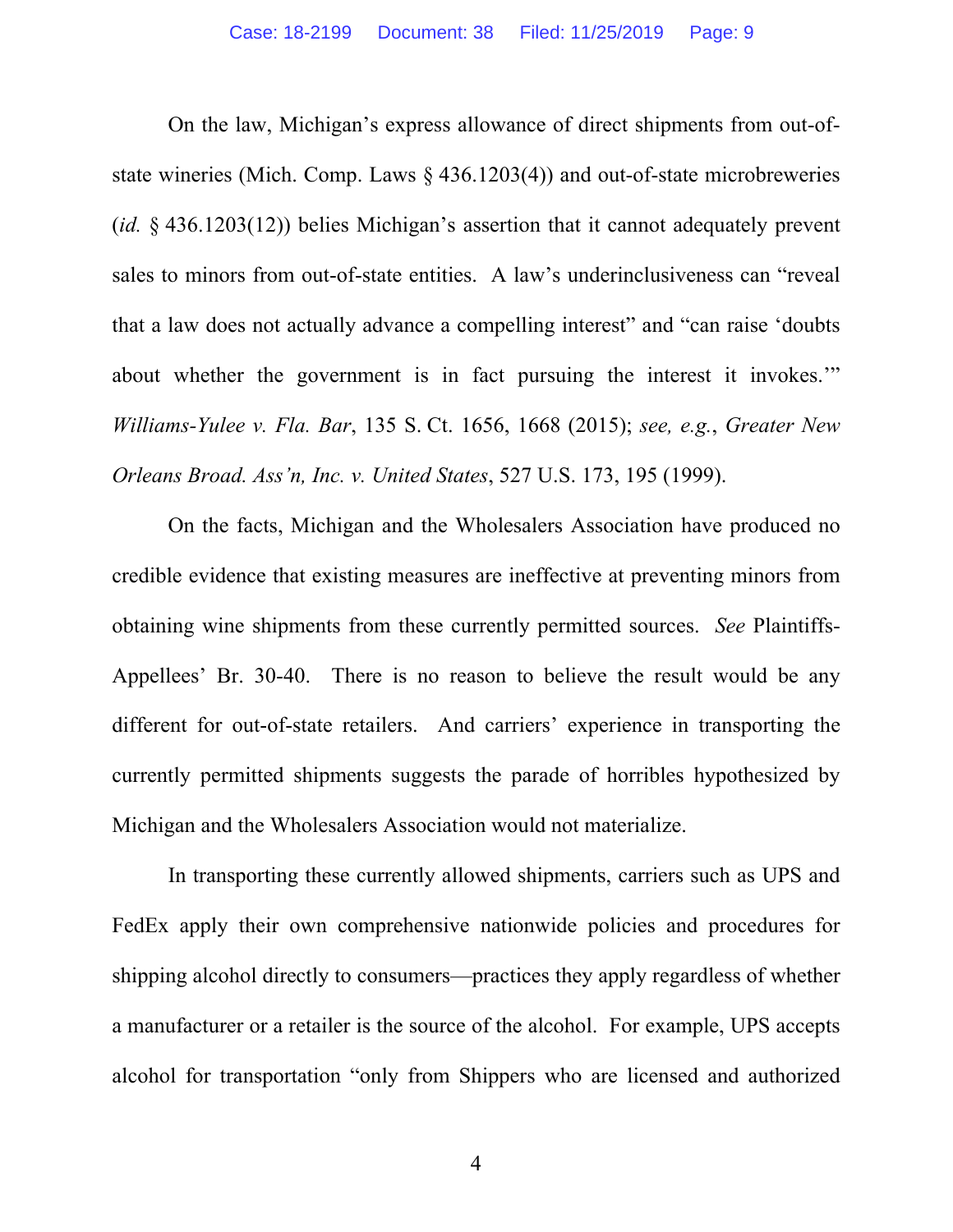under applicable laws to ship alcoholic beverages." UPS, *2019 UPS® Tariff/Terms and Conditions of Service—United States* 7 (Sept. 23, 2019).3 It requires wine shippers to enter into a specific agreement with UPS for the transportation of wine. *Id.* Under that agreement (and UPS's general terms and conditions), wine shippers "must use Delivery Confirmation Adult Signature Required service requesting an adult signature for each Package containing alcoholic beverages." *Id.* They must also "affix a special UPS alcoholic beverages label to each Package," in addition to any other labeling required by the origin or destination state. *Id.* UPS may "discontinue service to any Shipper for, among other reasons, tendering a Package containing alcoholic beverages that does not comply with all applicable laws" and UPS's terms and conditions. *Id.*

Similarly, FedEx permits "[o]nly licensed entities holding a state and federal license or retailers holding a state license" to ship alcohol. FedEx, *FedEx Ground Tariff* 2 (Nov. 1, 2019);4 *see* FedEx, *FedEx Express Terms and Conditions* 2-3 (Oct. 1, 2019).<sup>5</sup> FedEx forbids individual consumers to ship alcohol of any kind.

 $\frac{1}{3}$ https://www.ups.com/assets/resources/media/en\_US/terms\_service\_us.pdf.

<sup>&</sup>lt;sup>4</sup> https://www.fedex.com/content/dam/fedex/us-united-states/services/SG\_ GroundTariff\_2019.pdf.

<sup>&</sup>lt;sup>5</sup> https://www.fedex.com/content/dam/fedex/us-united-states/services/SG TermsCond\_US\_2019.pdf.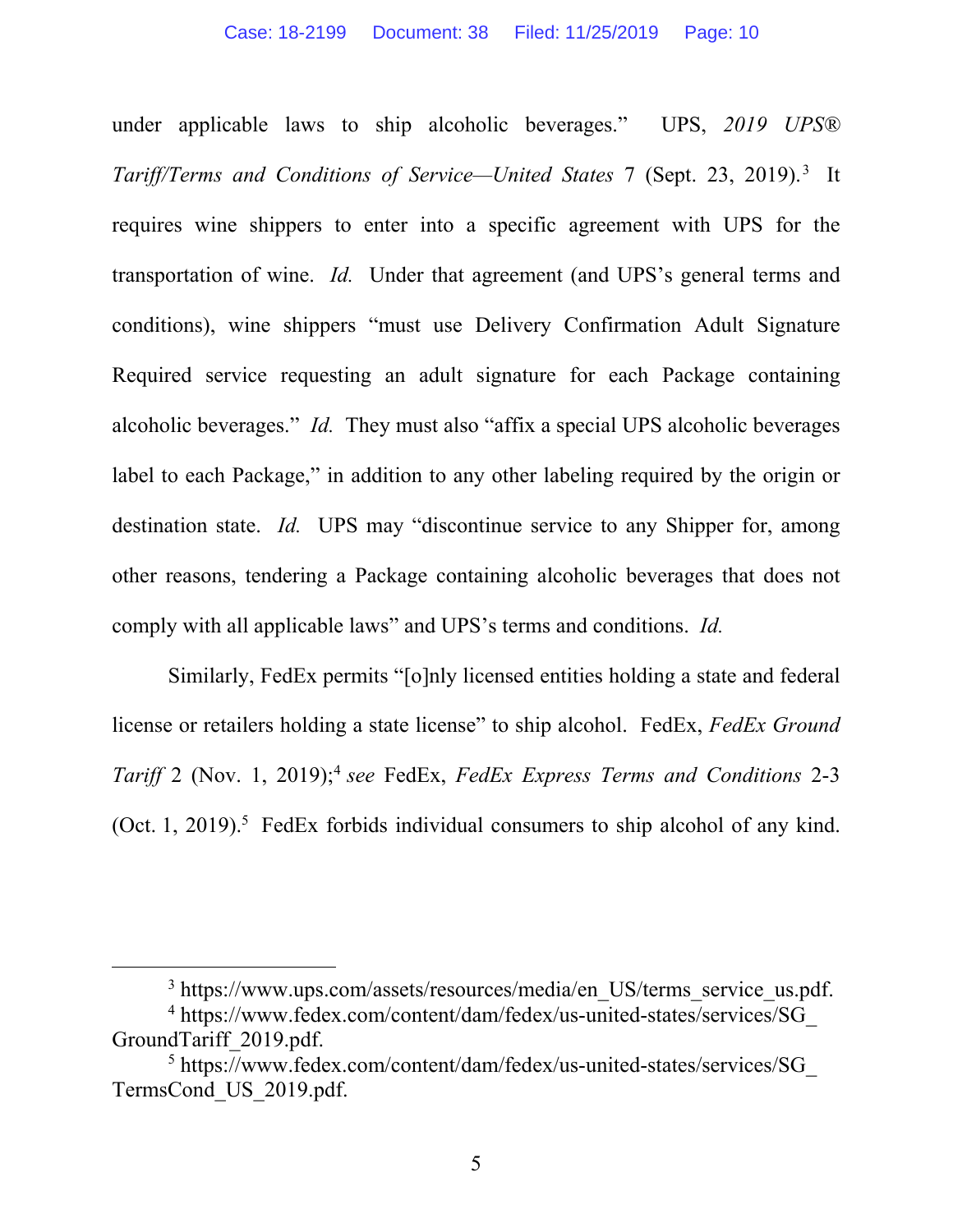FedEx, *Alcohol Shipping Center*.<sup>6</sup> Like UPS, FedEx requires wineries and retailers to enter into a specific agreement before shipping wine with FedEx. *FedEx Ground Tariff, supra, at 2.* FedEx policy "requires an adult signature at the time of delivery for every U.S. package containing alcohol." *Alcohol Shipping Center*, *supra*. Further, FedEx mandates that "[e]very alcohol shipment is required to have a label identifying it as such" provided by FedEx. *Id.* And FedEx may reject wine shipments and terminate a shipper's account if the shipper tenders a package that violates FedEx's terms and conditions or any "applicable laws and regulations." *See FedEx Ground Tariff*, *supra*, at 2, 9; *Alcohol Shipping Center*, *supra*.

Beyond the contractual obligations that UPS and FedEx impose on wine shippers, they each take additional measures to ensure that wine shipments do not end up in minors' hands. For example, UPS extensively trains its drivers about age-verification requirements. And both UPS and FedEx allow wine shipments to a UPS or FedEx location for pickup and release only upon verification of the recipient's age. UPS, *Shipping Wine and Alcoholic Beverages* (last updated July 1, 2019);7 *see FedEx Ground Tariff, supra,* at 13.

 <sup>6</sup> https://www.fedex.com/en-us/shipping/alcohol.html (last visited Nov. 25, 2019).

<sup>7</sup> https://www.ups.com/us/en/help-center/packaging-and-supplies/specialcare-shipments/wine.page.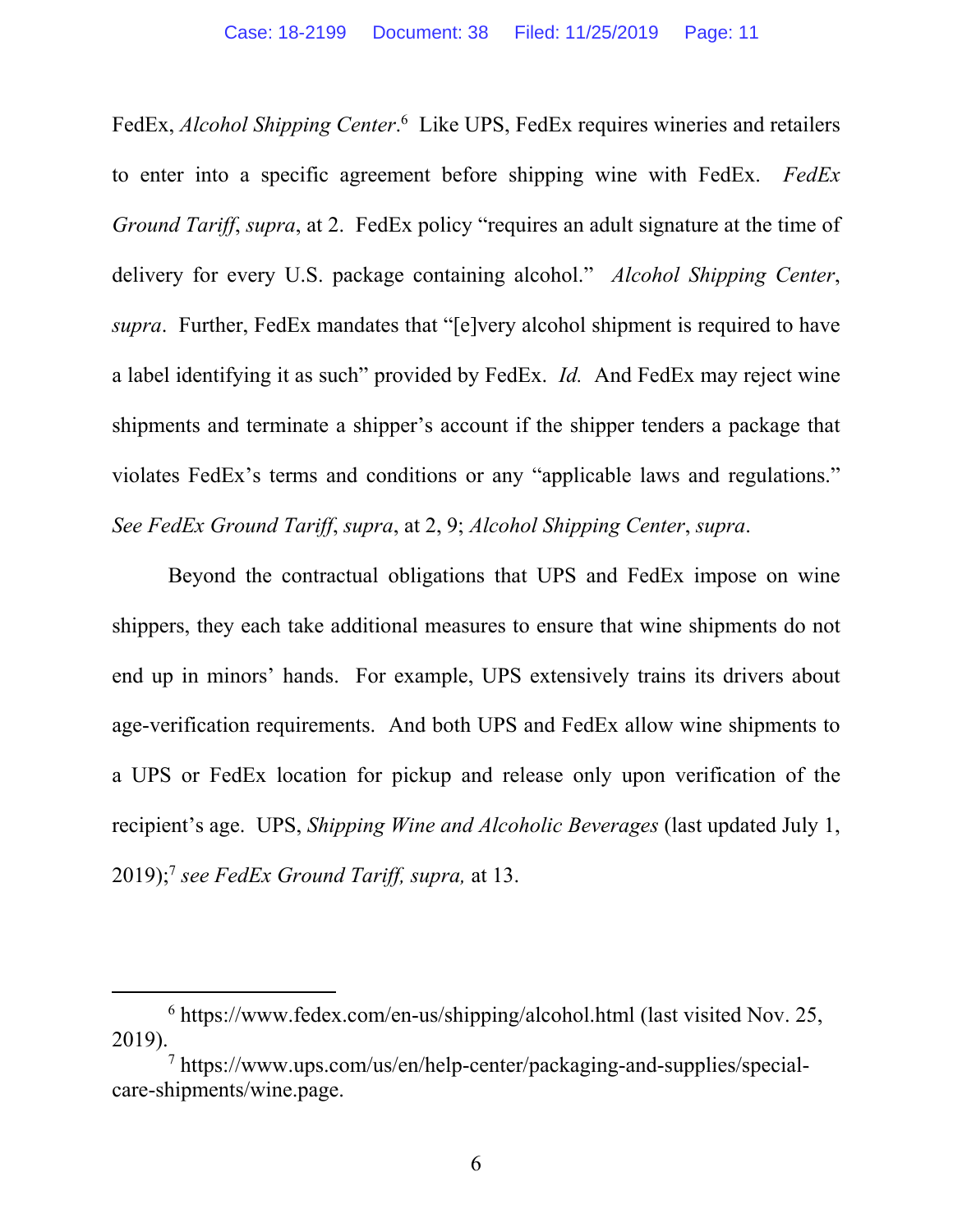*Second*, Michigan and the Wholesalers Association argue that out-of-state retailers need not obtain their wine through Michigan's three-tier system and that circumvention of that system inhibits Michigan's ability "to ensure that alcoholic beverages consumed by citizens do not put the public at risk" and "to identify the location of products in case of a recall." State Br. 47; *see* Wholesalers Br. 23-24. But this argument is "implausible on its face" (*Tennessee Wine*, 139 S. Ct. at 2475) because "fake alcohol is not a large problem in the U.S." (Summ. J. Op., RE 43, Page ID #862). And direct shipments from *wineries* already flow outside Michigan's three-tier system (State Br. 18), yet Michigan and the Wholesalers Association point to no evidence that this has caused problems involving counterfeit alcohol.

In sum, Michigan and the Wholesalers Association assert no valid justification for the challenged provision other than protectionism of in-state businesses. Just as in *Tennessee Wine* and *Granholm*, "the record is devoid of any 'concrete evidence' showing that" Michigan's discriminatory law "actually promotes public health or safety." *Tennessee Wine*, 139 S. Ct. at 2474 (quoting *Granholm*, 544 U.S. at 490). The judgment striking down Michigan's prohibition on wine shipments by out-of-state retailers should be affirmed.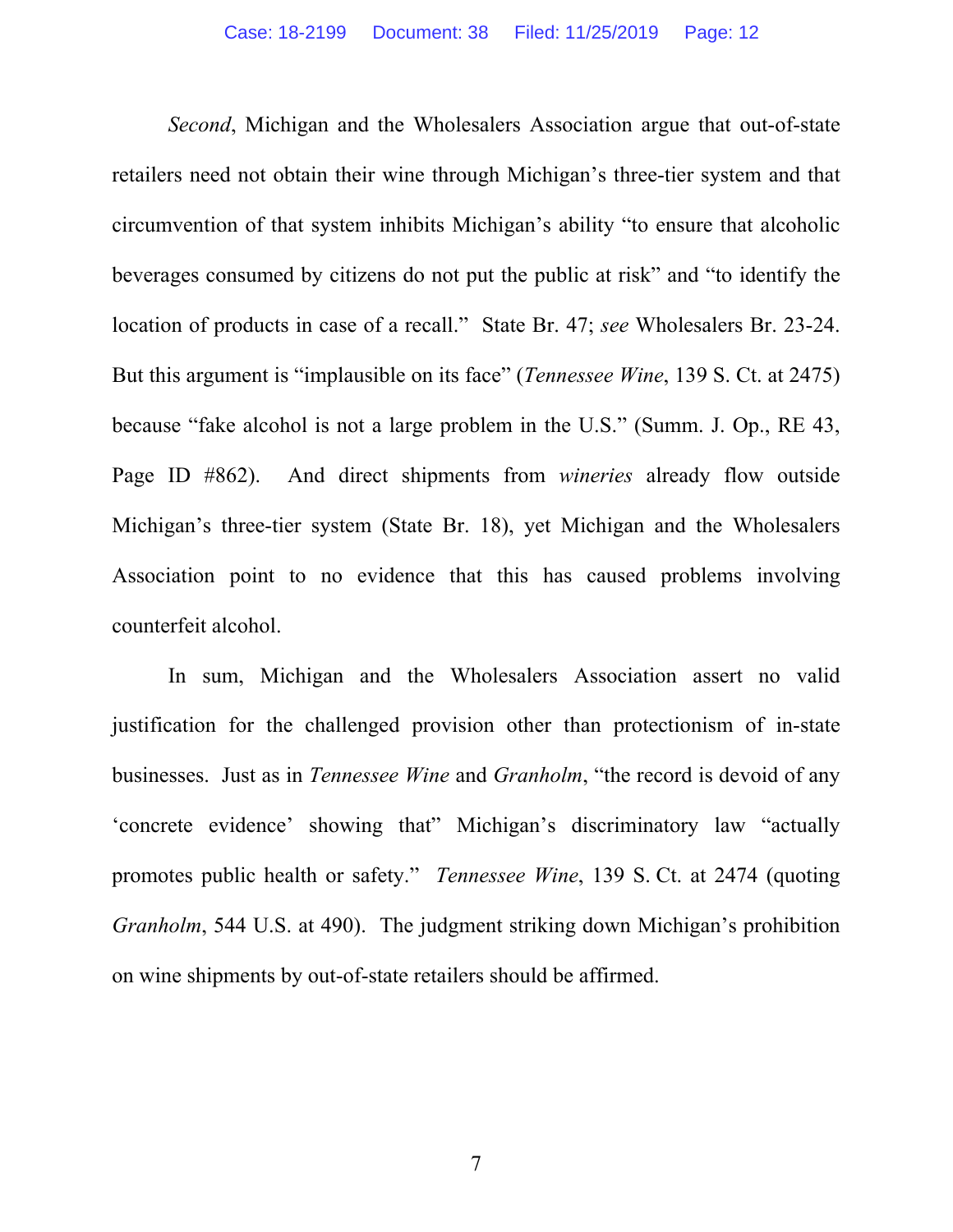### **CONCLUSION**

For these reasons and those in the plaintiffs-appellees' brief, the judgment

should be affirmed.

Dated: November 25, 2019

Respectfully submitted,

GREGORY B. KOLTUN MORRISON & FOERSTER LLP 707 Wilshire Boulevard Los Angeles, CA 90017

s/Deanne E. Maynard DEANNE E. MAYNARD SAMUEL B. GOLDSTEIN\* MORRISON & FOERSTER LLP 2000 Pennsylvania Avenue, NW Washington, DC 20006 Telephone: (202) 887-8740 DMaynard@mofo.com

\* Not admitted in the District of Columbia; admitted only in California; practice supervised by principals of Morrison & Foerster LLP admitted in the District of Columbia.

*Counsel for Amicus Curiae American Trucking Associations, Inc.*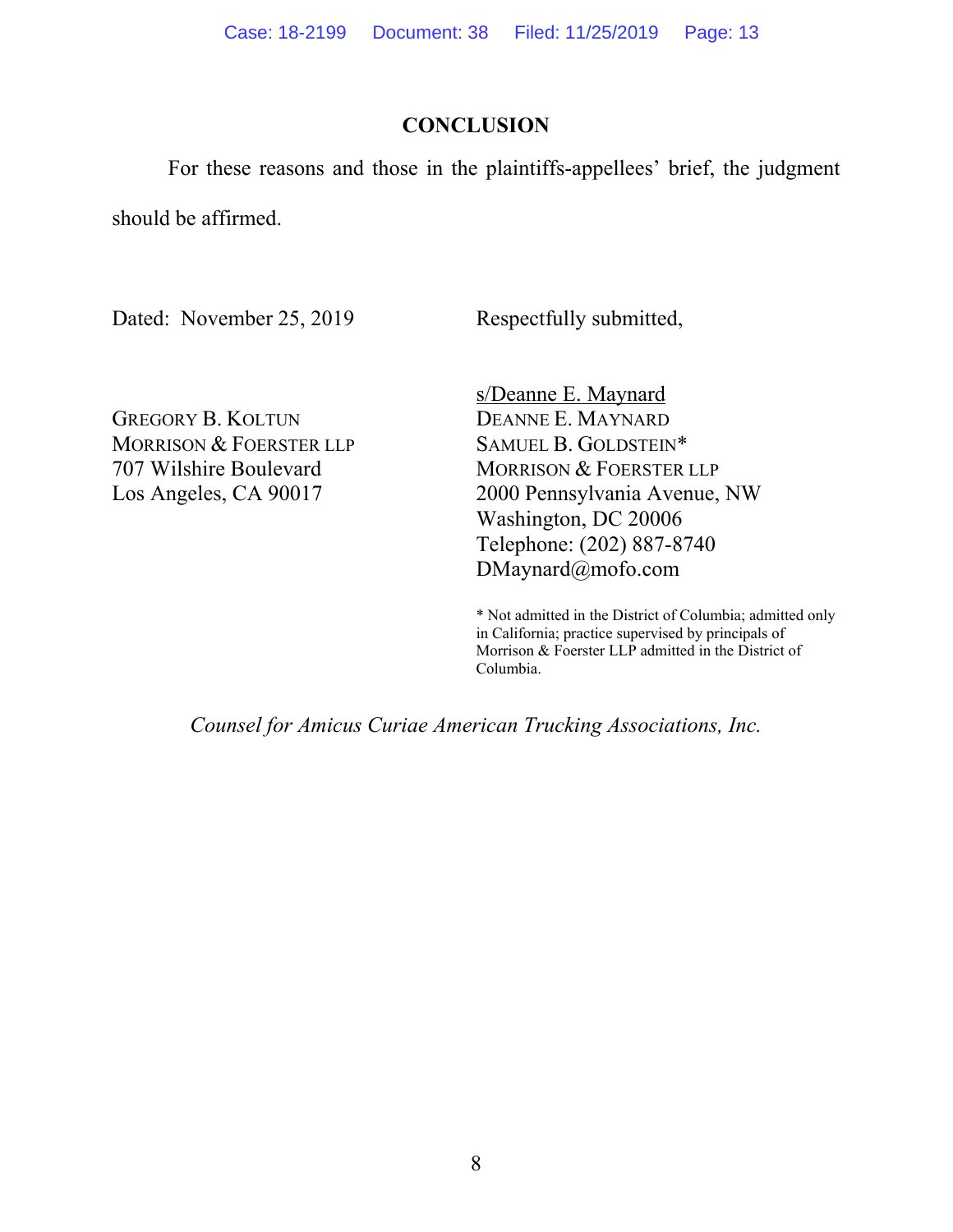## **DESIGNATION OF RELEVANT DISTRICT COURT DOCUMENTS**

Amicus curiae American Trucking Associations, Inc., per Sixth Circuit Rule

28(a) and 28(b), hereby designates the following relevant district court documents:

| <b>Description of Entry</b>                  | Date      | <b>Record Entry No.</b> | <b>Page ID Range</b> |
|----------------------------------------------|-----------|-------------------------|----------------------|
| Plaintiffs' Summary<br>Judgment Motion       | 2/28/2018 | <b>RE31</b>             | 209-210              |
| <b>Summary Judgment</b><br>Opinion and Order | 9/28/2018 | <b>RE43</b>             | 862                  |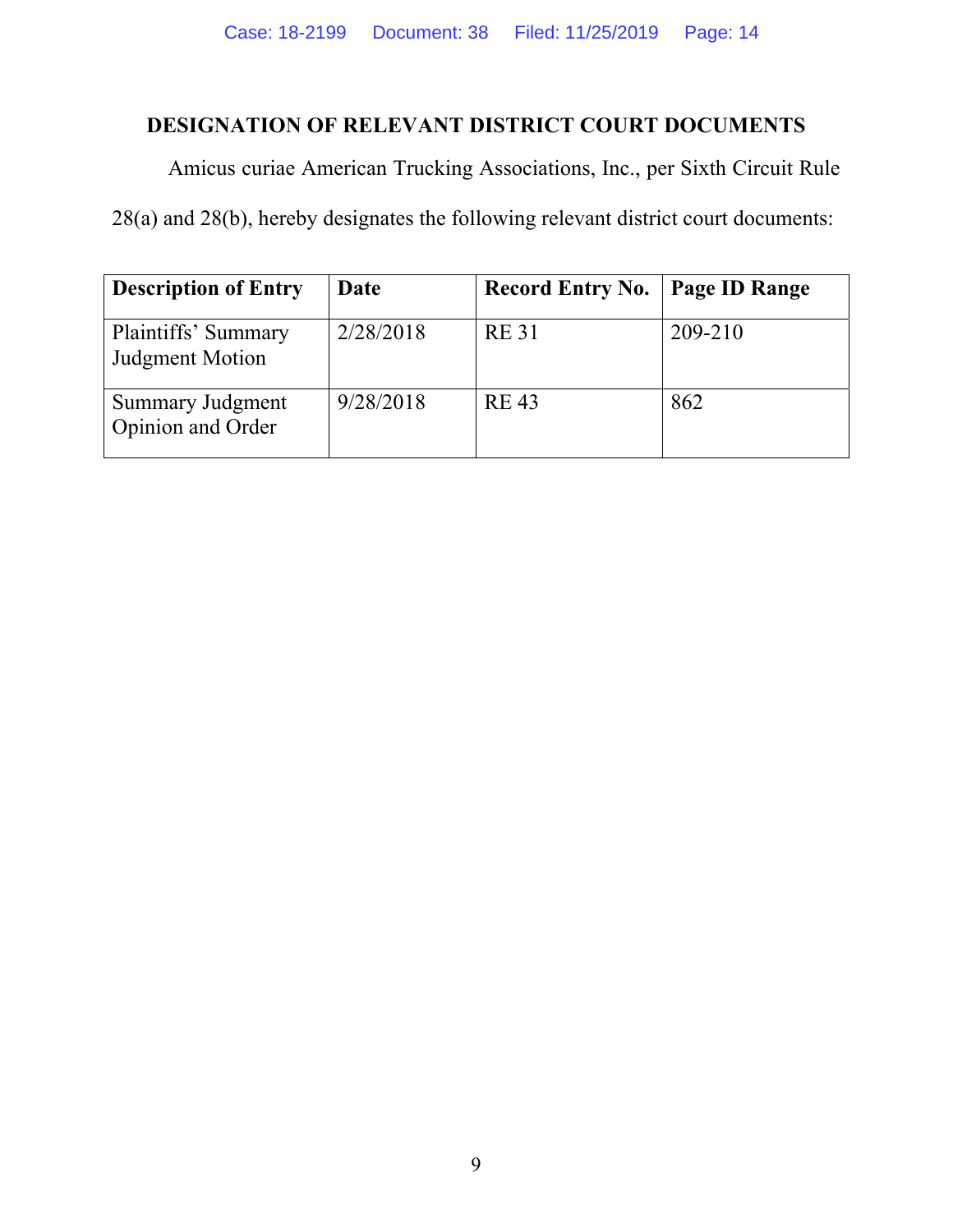### **CERTIFICATE OF COMPLIANCE**

This amicus curiae brief complies with the type-volume limitation of Federal Rule of Appellate Procedure 29(a)(5) because it is 1,447 words, excluding the portions exempted by Federal Rule of Appellate Procedure 32(f), if applicable. The brief's type size and type face comply with Federal Rule of Appellate Procedure  $32(a)(5)$  and  $(6)$ .

Dated: November 25, 2019 s/ Deanne E. Maynard Deanne E. Maynard